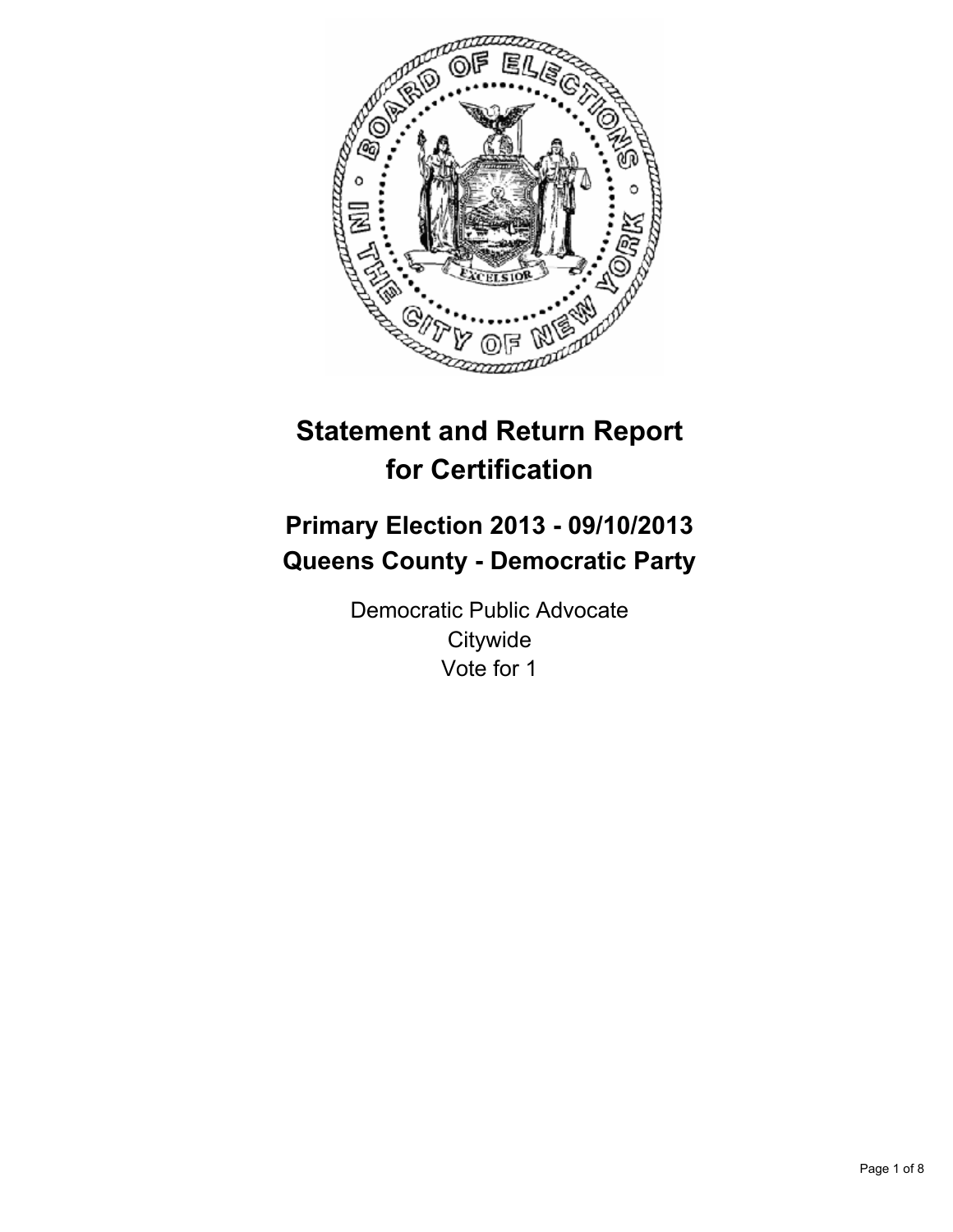

| <b>EMERGENCY</b>            | 56    |
|-----------------------------|-------|
| ABSENTEE/MILITARY           | 444   |
| <b>FEDERAL</b>              | 0     |
| <b>SPECIAL PRESIDENTIAL</b> | 0     |
| <b>AFFIDAVIT</b>            | 95    |
| CATHERINE L. GUERRIERO      | 1,457 |
| <b>LETITIA JAMES</b>        | 1,498 |
| <b>RESHMA SAUJANI</b>       | 867   |
| DANIEL SQUADRON             | 2,710 |
| SIDIQUE WAI                 | 194   |
| ERIC ULRICH (WRITE-IN)      | 2     |
| RUSSELL CARBONE (WRITE-IN)  | 1     |
| <b>Total Votes</b>          | 6,729 |

# **Assembly District 24**

| <b>EMERGENCY</b>       | 25    |
|------------------------|-------|
| ABSENTEE/MILITARY      | 266   |
| <b>FEDERAL</b>         | 0     |
| SPECIAL PRESIDENTIAL   | 0     |
| AFFIDAVIT              | 80    |
| CATHERINE L. GUERRIERO | 735   |
| <b>LETITIA JAMES</b>   | 1,461 |
| <b>RESHMA SAUJANI</b>  | 1,668 |
| DANIEL SQUADRON        | 1,818 |
| SIDIQUE WAI            | 246   |
| <b>Total Votes</b>     | 5,928 |

| <b>EMERGENCY</b>       | 83           |
|------------------------|--------------|
| ABSENTEE/MILITARY      | 224          |
| <b>FEDERAL</b>         | 0            |
| SPECIAL PRESIDENTIAL   | $\mathbf{0}$ |
| AFFIDAVIT              | 59           |
| CATHERINE L. GUERRIERO | 799          |
| <b>LETITIA JAMES</b>   | 842          |
| <b>RESHMA SAUJANI</b>  | 1,173        |
| DANIEL SQUADRON        | 2,028        |
| SIDIQUE WAI            | 252          |
| <b>Total Votes</b>     | 5,094        |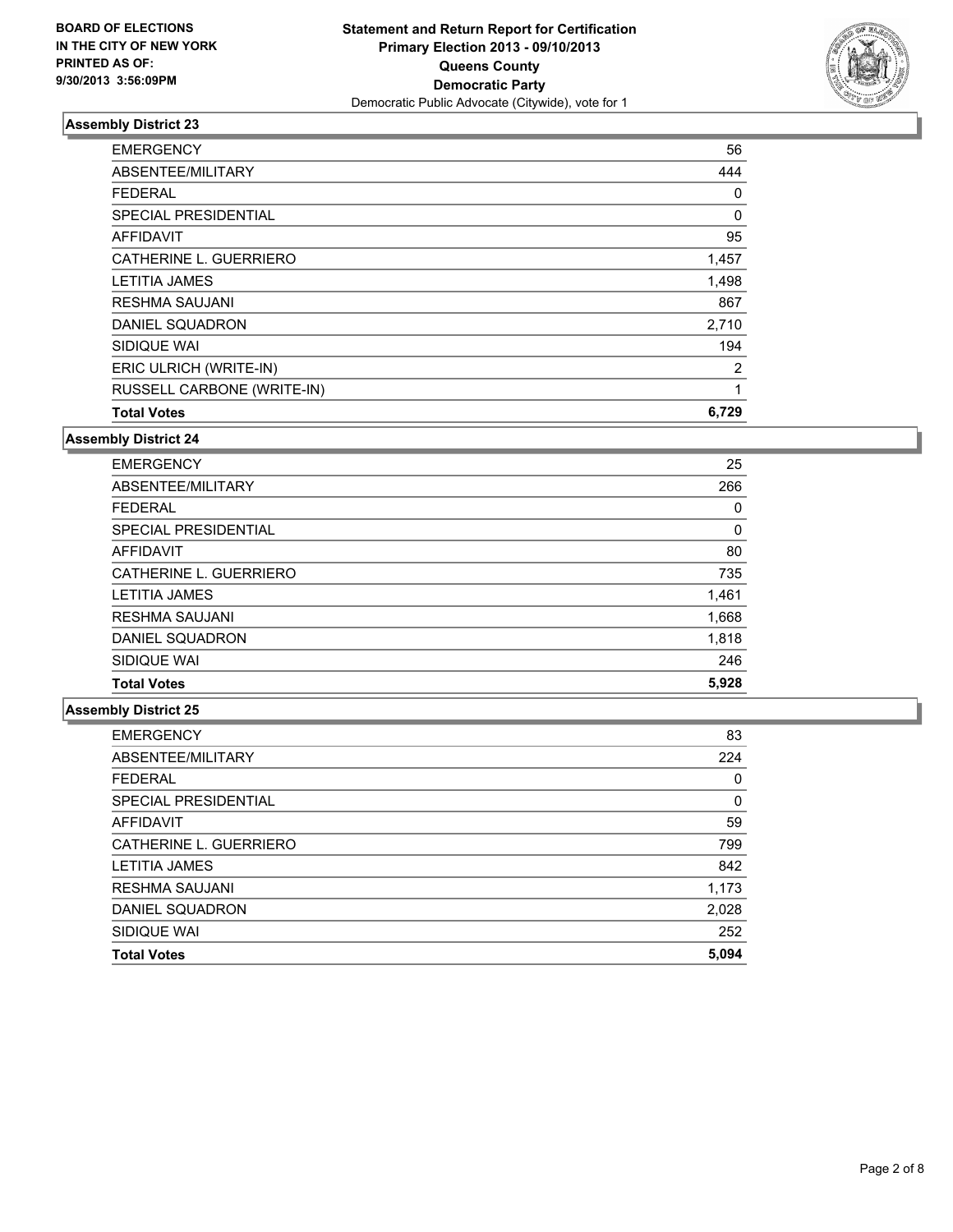

| <b>EMERGENCY</b>             | 43    |
|------------------------------|-------|
| ABSENTEE/MILITARY            | 392   |
| <b>FEDERAL</b>               | 0     |
| <b>SPECIAL PRESIDENTIAL</b>  | 0     |
| <b>AFFIDAVIT</b>             | 46    |
| CATHERINE L. GUERRIERO       | 1,173 |
| <b>LETITIA JAMES</b>         | 777   |
| <b>RESHMA SAUJANI</b>        | 1,418 |
| DANIEL SQUADRON              | 3,233 |
| SIDIQUE WAI                  | 212   |
| <b>MARK GREEN (WRITE-IN)</b> | 1     |
| <b>Total Votes</b>           | 6,814 |

**Assembly District 27**

| <b>EMERGENCY</b>               | 190   |
|--------------------------------|-------|
| ABSENTEE/MILITARY              | 349   |
| <b>FEDERAL</b>                 | 0     |
| <b>SPECIAL PRESIDENTIAL</b>    | 0     |
| <b>AFFIDAVIT</b>               | 71    |
| CATHERINE L. GUERRIERO         | 919   |
| LETITIA JAMES                  | 1,151 |
| <b>RESHMA SAUJANI</b>          | 1,276 |
| DANIEL SQUADRON                | 2,447 |
| SIDIQUE WAI                    | 217   |
| <b>IRVING BARTH (WRITE-IN)</b> |       |
| MICKEY MANTLE (WRITE-IN)       | 1     |
| <b>Total Votes</b>             | 6,012 |

| <b>EMERGENCY</b>             | 84    |
|------------------------------|-------|
| ABSENTEE/MILITARY            | 408   |
| <b>FEDERAL</b>               | 0     |
| <b>SPECIAL PRESIDENTIAL</b>  | 0     |
| <b>AFFIDAVIT</b>             | 55    |
| CATHERINE L. GUERRIERO       | 874   |
| <b>LETITIA JAMES</b>         | 911   |
| <b>RESHMA SAUJANI</b>        | 1,686 |
| DANIEL SQUADRON              | 3,107 |
| SIDIQUE WAI                  | 160   |
| BILL CLINTON (WRITE-IN)      | 1     |
| MICHAEL BLOOMBERG (WRITE-IN) | 1     |
| <b>Total Votes</b>           | 6,740 |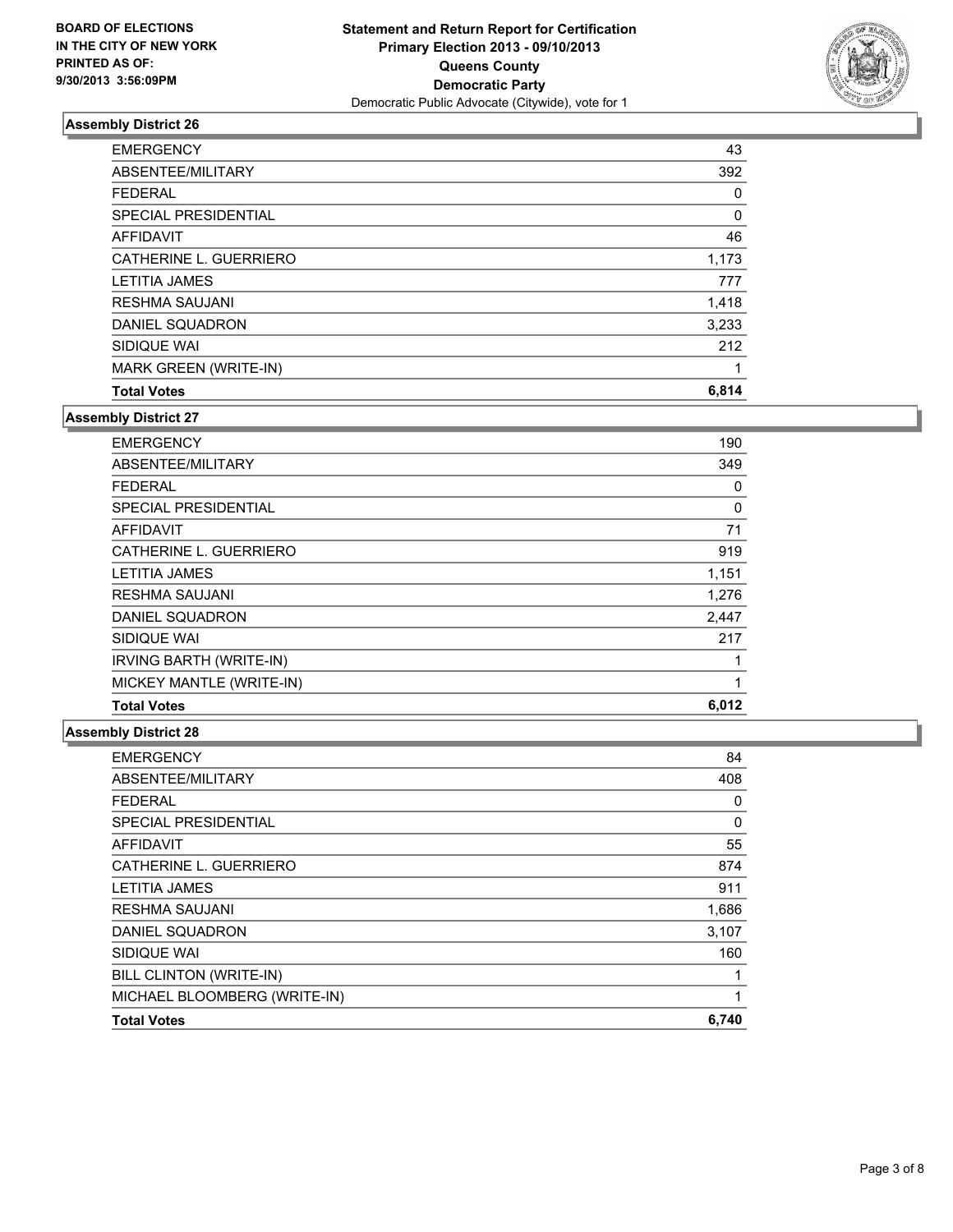

| <b>EMERGENCY</b>            | 57       |
|-----------------------------|----------|
| ABSENTEE/MILITARY           | 362      |
| FEDERAL                     | 0        |
| <b>SPECIAL PRESIDENTIAL</b> | $\Omega$ |
| <b>AFFIDAVIT</b>            | 141      |
| CATHERINE L. GUERRIERO      | 1,142    |
| <b>LETITIA JAMES</b>        | 6,385    |
| <b>RESHMA SAUJANI</b>       | 1,544    |
| DANIEL SQUADRON             | 1,337    |
| SIDIQUE WAI                 | 263      |
| JACQUES LEANDRE (WRITE-IN)  |          |
| JOAN FLOWERS (WRITE-IN)     |          |
| JOHN W. CRONIN (WRITE-IN)   | 1        |
| <b>Total Votes</b>          | 10,674   |

**Assembly District 30**

| <b>EMERGENCY</b>                   | 67    |
|------------------------------------|-------|
| ABSENTEE/MILITARY                  | 238   |
| <b>FEDERAL</b>                     | 0     |
| SPECIAL PRESIDENTIAL               | 0     |
| <b>AFFIDAVIT</b>                   | 76    |
| CATHERINE L. GUERRIERO             | 927   |
| <b>LETITIA JAMES</b>               | 802   |
| <b>RESHMA SAUJANI</b>              | 1,163 |
| DANIEL SQUADRON                    | 1,671 |
| SIDIQUE WAI                        | 225   |
| CAREY GRANT (WRITE-IN)             |       |
| UNATTRIBUTABLE WRITE-IN (WRITE-IN) | 1     |
| <b>Total Votes</b>                 | 4.790 |

| <b>EMERGENCY</b>                   | 82             |
|------------------------------------|----------------|
| ABSENTEE/MILITARY                  | 193            |
| <b>FEDERAL</b>                     | 0              |
| SPECIAL PRESIDENTIAL               | 0              |
| AFFIDAVIT                          | 92             |
| CATHERINE L. GUERRIERO             | 858            |
| <b>LETITIA JAMES</b>               | 3,332          |
| <b>RESHMA SAUJANI</b>              | 995            |
| DANIEL SQUADRON                    | 859            |
| SIDIQUE WAI                        | 178            |
| UNATTRIBUTABLE WRITE-IN (WRITE-IN) | $\overline{2}$ |
| <b>Total Votes</b>                 | 6,224          |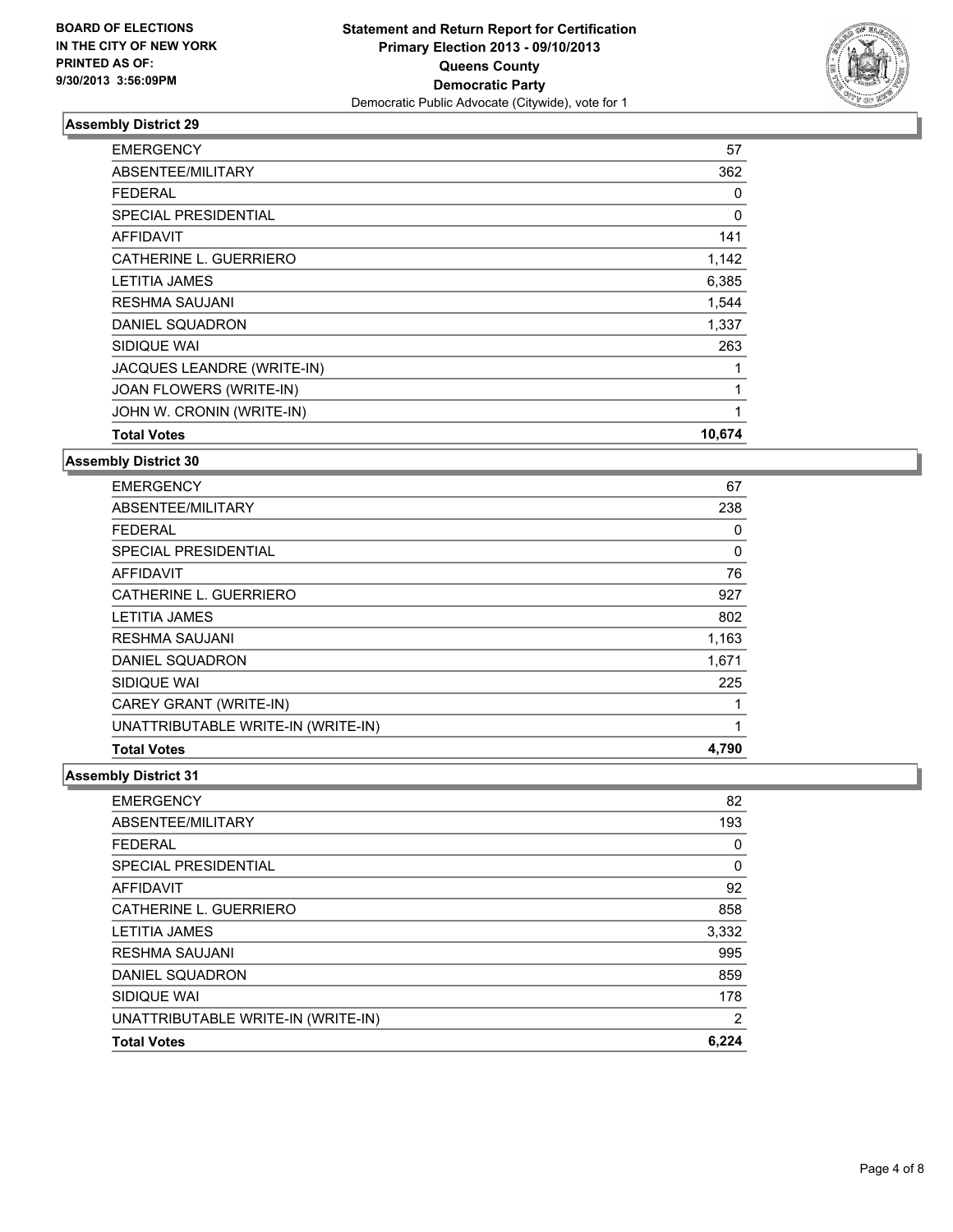

| <b>EMERGENCY</b>            | 182   |
|-----------------------------|-------|
| ABSENTEE/MILITARY           | 224   |
| <b>FEDERAL</b>              | 0     |
| <b>SPECIAL PRESIDENTIAL</b> | 0     |
| <b>AFFIDAVIT</b>            | 134   |
| CATHERINE L. GUERRIERO      | 1,065 |
| <b>LETITIA JAMES</b>        | 6,004 |
| <b>RESHMA SAUJANI</b>       | 1,293 |
| DANIEL SQUADRON             | 1,245 |
| SIDIQUE WAI                 | 270   |
| JOHN ORTUKO (WRITE-IN)      | 1     |
| MANUEL CAUGHMAN (WRITE-IN)  | 1     |
| <b>Total Votes</b>          | 9,879 |

# **Assembly District 33**

| <b>EMERGENCY</b>       | 90     |
|------------------------|--------|
| ABSENTEE/MILITARY      | 276    |
| <b>FEDERAL</b>         | 0      |
| SPECIAL PRESIDENTIAL   | 0      |
| AFFIDAVIT              | 86     |
| CATHERINE L. GUERRIERO | 1,188  |
| <b>LETITIA JAMES</b>   | 5,644  |
| RESHMA SAUJANI         | 1,605  |
| DANIEL SQUADRON        | 1,511  |
| SIDIQUE WAI            | 252    |
| <b>Total Votes</b>     | 10,200 |

| <b>EMERGENCY</b>       | 78    |
|------------------------|-------|
| ABSENTEE/MILITARY      | 153   |
| <b>FEDERAL</b>         | 0     |
| SPECIAL PRESIDENTIAL   | 0     |
| AFFIDAVIT              | 69    |
| CATHERINE L. GUERRIERO | 693   |
| <b>LETITIA JAMES</b>   | 799   |
| <b>RESHMA SAUJANI</b>  | 1,054 |
| DANIEL SQUADRON        | 1,285 |
| SIDIQUE WAI            | 227   |
| MARCO PAZ (WRITE-IN)   |       |
| <b>Total Votes</b>     | 4,059 |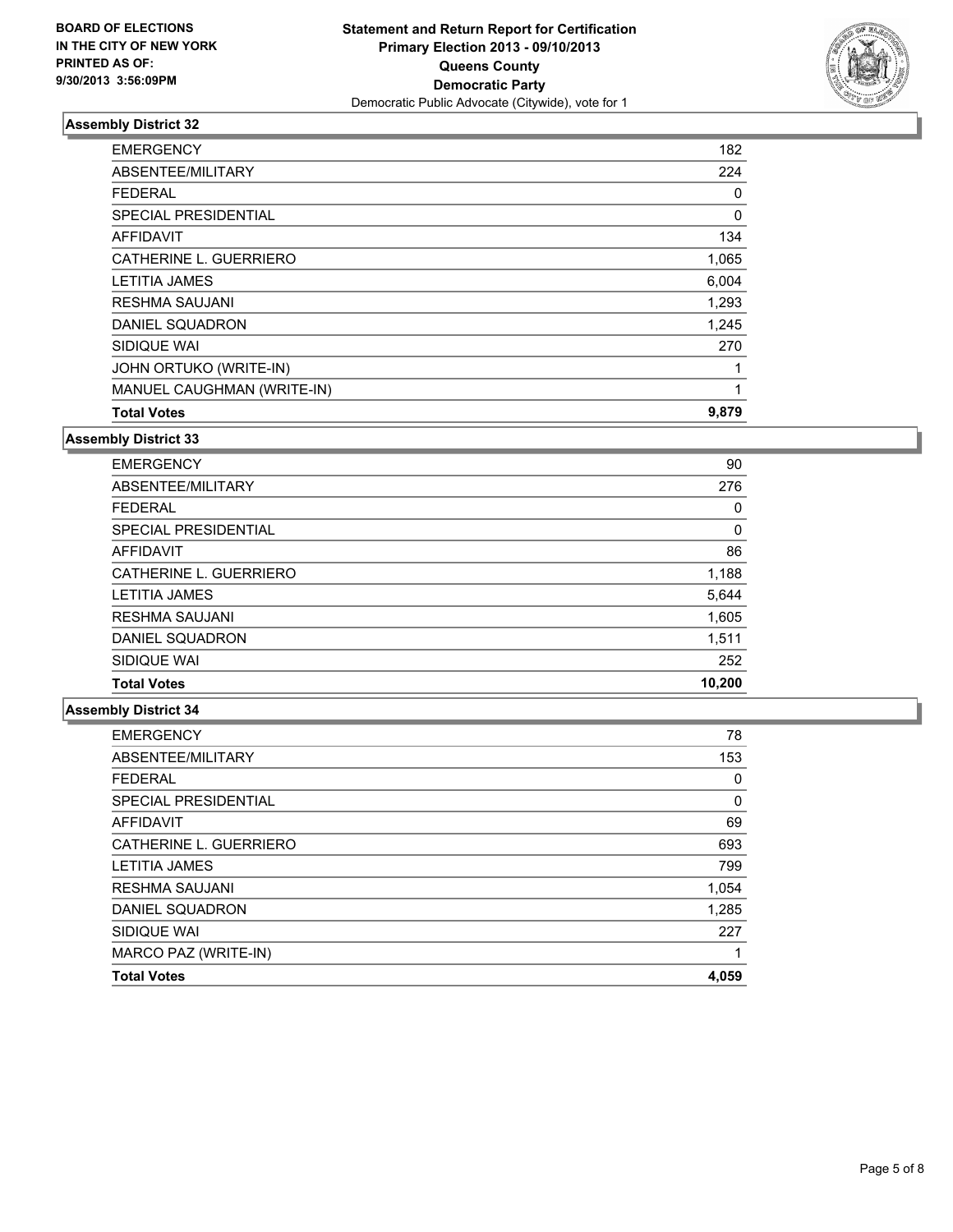

| <b>EMERGENCY</b>          |       |
|---------------------------|-------|
| ABSENTEE/MILITARY         | 225   |
| <b>FEDERAL</b>            | 0     |
| SPECIAL PRESIDENTIAL      | 0     |
| <b>AFFIDAVIT</b>          | 56    |
| CATHERINE L. GUERRIERO    | 703   |
| <b>LETITIA JAMES</b>      | 1,663 |
| <b>RESHMA SAUJANI</b>     | 736   |
| DANIEL SQUADRON           | 1,023 |
| SIDIQUE WAI               | 191   |
| MARK J. BIBLIS (WRITE-IN) |       |
| <b>Total Votes</b>        | 4,317 |

#### **Assembly District 36**

| <b>EMERGENCY</b>         | 4     |
|--------------------------|-------|
| ABSENTEE/MILITARY        | 183   |
| <b>FEDERAL</b>           | 0     |
| SPECIAL PRESIDENTIAL     | 0     |
| AFFIDAVIT                | 130   |
| CATHERINE L. GUERRIERO   | 1,091 |
| <b>LETITIA JAMES</b>     | 1,090 |
| <b>RESHMA SAUJANI</b>    | 1,607 |
| DANIEL SQUADRON          | 2,000 |
| SIDIQUE WAI              | 194   |
| DIVINA GASKIN (WRITE-IN) | 1     |
| <b>Total Votes</b>       | 5,983 |

| <b>EMERGENCY</b>                   | 87    |
|------------------------------------|-------|
| ABSENTEE/MILITARY                  | 149   |
| <b>FEDERAL</b>                     | 0     |
| <b>SPECIAL PRESIDENTIAL</b>        | 0     |
| <b>AFFIDAVIT</b>                   | 141   |
| CATHERINE L. GUERRIERO             | 1,124 |
| <b>LETITIA JAMES</b>               | 1,452 |
| <b>RESHMA SAUJANI</b>              | 1,186 |
| DANIEL SQUADRON                    | 1,620 |
| SIDIQUE WAI                        | 240   |
| UNATTRIBUTABLE WRITE-IN (WRITE-IN) |       |
| <b>Total Votes</b>                 | 5,623 |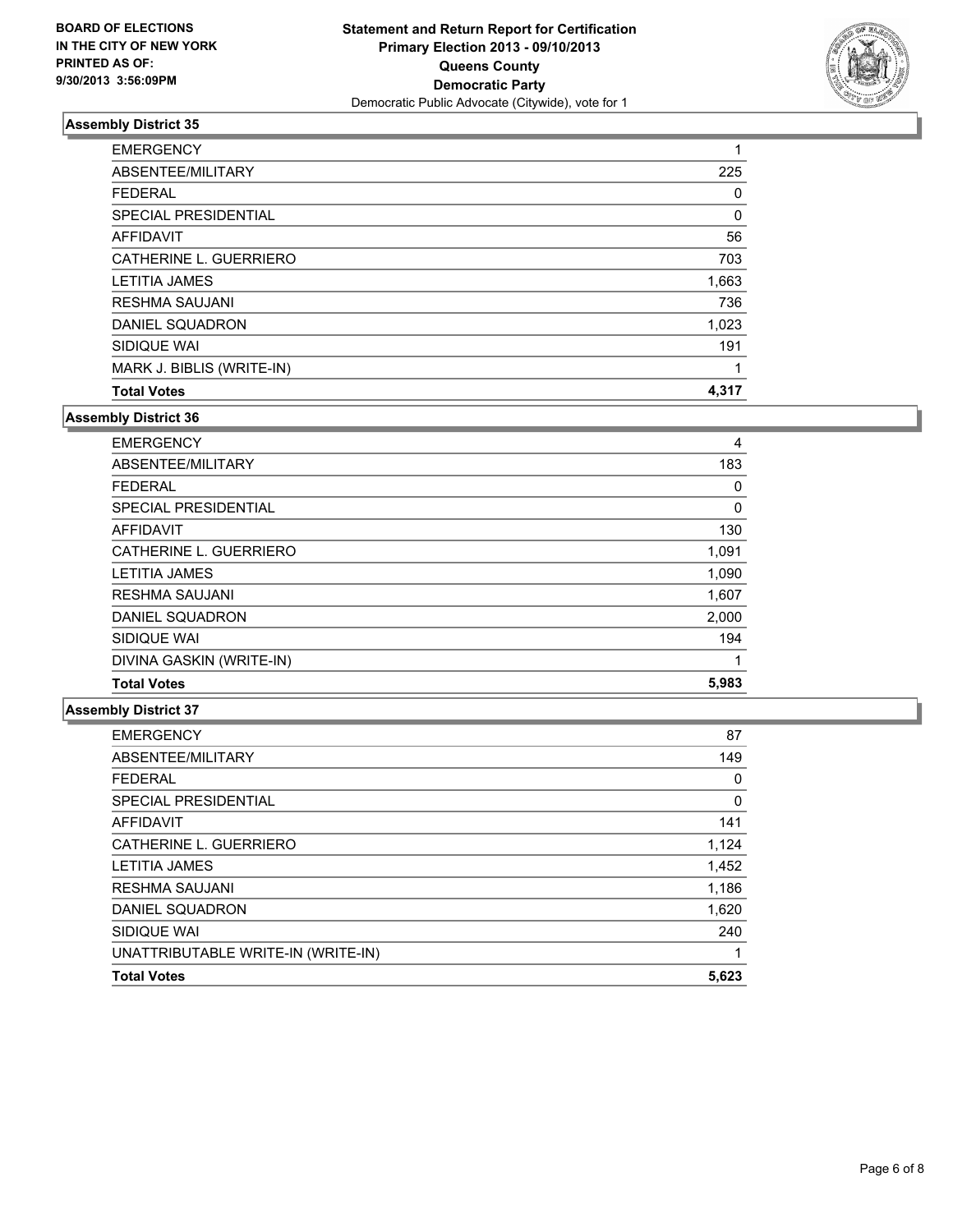

| <b>EMERGENCY</b>       | 34       |
|------------------------|----------|
| ABSENTEE/MILITARY      | 73       |
| <b>FEDERAL</b>         | 0        |
| SPECIAL PRESIDENTIAL   | $\Omega$ |
| AFFIDAVIT              | 54       |
| CATHERINE L. GUERRIERO | 826      |
| <b>LETITIA JAMES</b>   | 656      |
| <b>RESHMA SAUJANI</b>  | 763      |
| DANIEL SQUADRON        | 918      |
| SIDIQUE WAI            | 174      |
| <b>Total Votes</b>     | 3,337    |

### **Assembly District 39**

| <b>EMERGENCY</b>                   |       |
|------------------------------------|-------|
| ABSENTEE/MILITARY                  | 101   |
| <b>FEDERAL</b>                     | 0     |
| SPECIAL PRESIDENTIAL               | 0     |
| <b>AFFIDAVIT</b>                   | 71    |
| CATHERINE L. GUERRIERO             | 502   |
| <b>LETITIA JAMES</b>               | 609   |
| <b>RESHMA SAUJANI</b>              | 813   |
| DANIEL SQUADRON                    | 823   |
| SIDIQUE WAI                        | 205   |
| UNATTRIBUTABLE WRITE-IN (WRITE-IN) |       |
| <b>Total Votes</b>                 | 2,953 |

| 24       |
|----------|
| 234      |
| $\Omega$ |
| 0        |
| 50       |
| 661      |
| 661      |
| 991      |
| 1,319    |
| 243      |
| 3,875    |
|          |